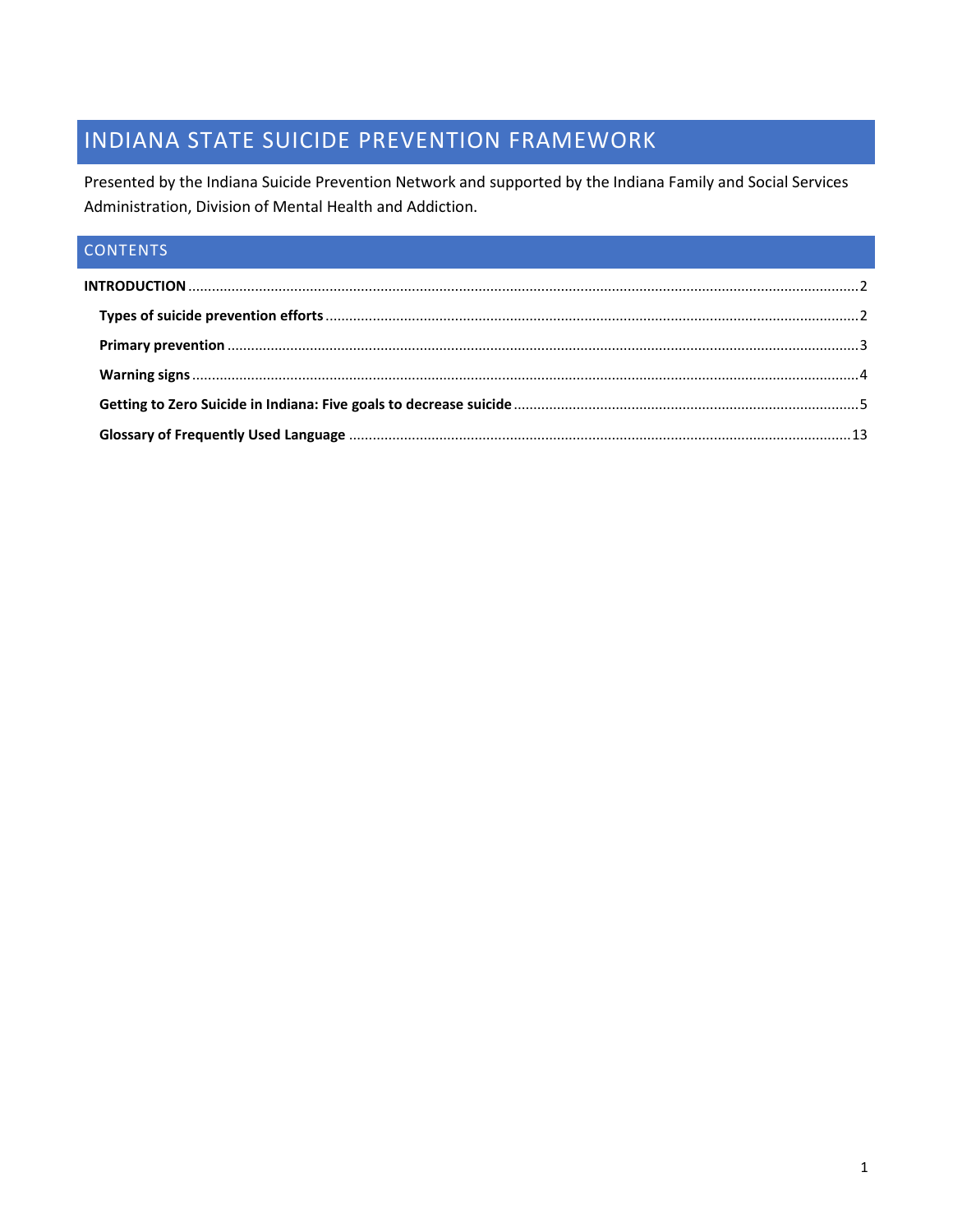### <span id="page-1-0"></span>**INTRODUCTION**

The Indiana Suicide Prevention Network, comprised of state, organizational, and individual level stakeholders, is committed to a bold and aspirational goal of zero suicides for the state of Indiana. The structure of the national Zero Suicide seven (7) essential elements provides the backbone of this framework, promoting a systematic approach to suicide prevention. Suicide affects everyone; therefore, this approach is applicable to all Hoosiers regardless of demographics. We firmly believe that suicide is a public health issue and not solely a mental health issue.

In order to reverse the trend of increased suicide thoughts, attempts ,and deaths, we need to break out of stereotypical patterns for partners in suicide prevention (i.e., mental health) and build new relationships with nontraditional helpers (e.g., baristas, employers, liquor store clerks, barbers, etc.). It is our hope that by broadening our approach, we will reduce suicide in Indiana.

We recognize that suicide prevention efforts across this broad spectrum will vary significantly and there is no one-size-fits-all approach to suicide prevention. The intent of this framework is to help guide individuals, communities, and organizations to create their own suicide prevention plans that address their unique needs and opportunities. With that in mind, this framework was designed to be flexible as some plans may address all seven elements, while others may only address one or two. It is also the intent of the Indiana Suicide Prevention Network, in conjunction with the Indiana State Division of Mental Health and Addiction, and other key partners, to provide ongoing technical assistance for the utilization of this framework.

#### <span id="page-1-1"></span>**TYPES OF SUICIDE PREVENTION EFFORTS**

When we talk about suicide prevention, we typically mean anything and everything we do to prevent suicide. But the word "prevention" can actually be used to refer to three types of activities:

1) Primary prevention, which seeks to prevent the onset of a condition or harmful behavior

2) Secondary prevention, which seeks to treat people who exhibit signs of a condition or risks closely associated with that condition

3) Tertiary prevention, which treats people already afflicted by a condition, and aims to lessen its long term impact

Effective suicide prevention is comprehensive and requires a combination of efforts that work together to increase suicide awareness, while also promoting intervention, resilience, postvention, and a commitment to social change. Most of our suicide prevention efforts have focused on secondary prevention – that is the identification, referral, and treatment of people at risk for suicide. However, it is also important to alter the life trajectories of people before they become suicidal – that is, to engage in primary prevention.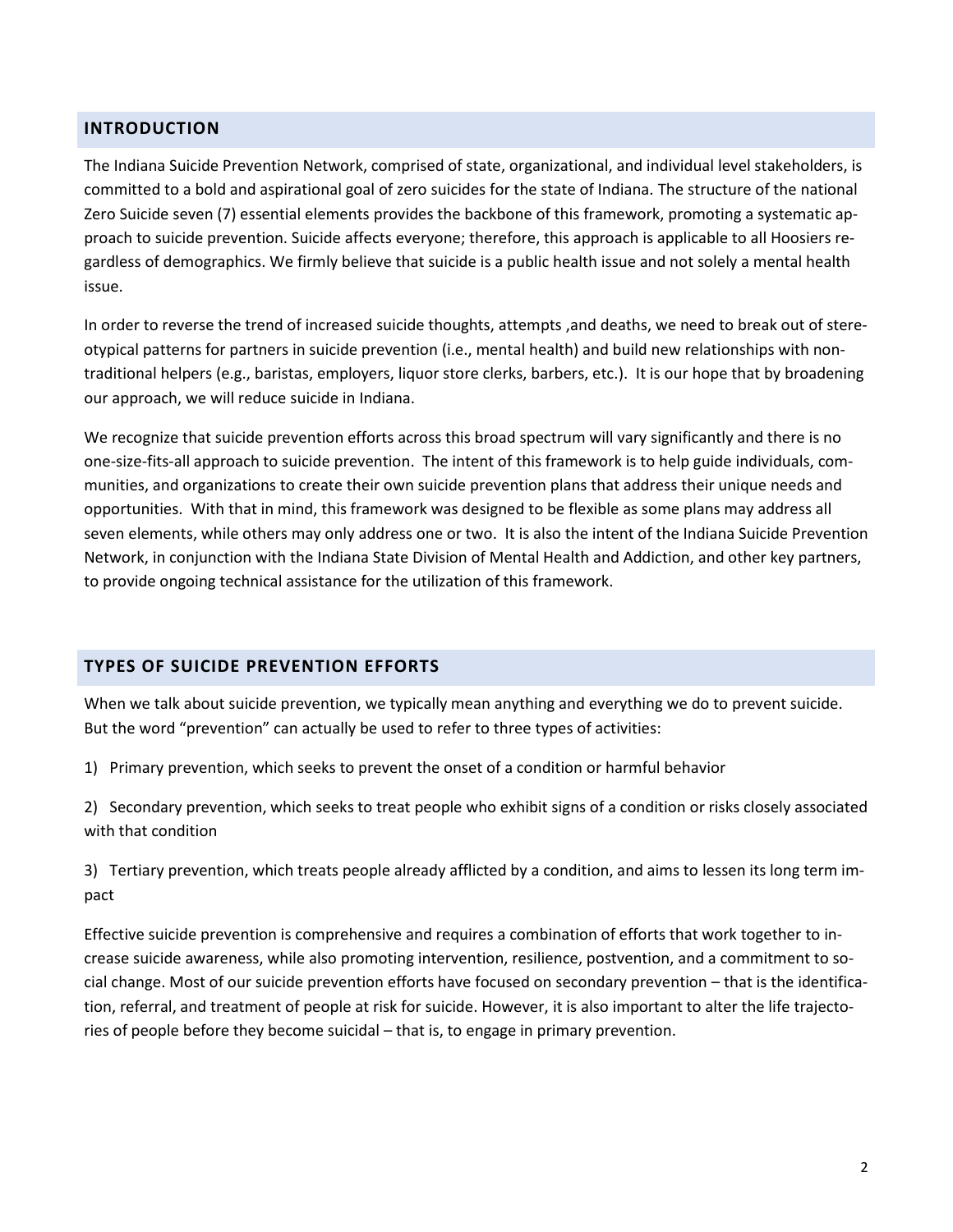#### <span id="page-2-0"></span>**PRIMARY PREVENTION**

Suicide primary prevention strategy focuses on the unique contextual influences and experiences that work together to place an individual on a path toward or away from suicidal behaviors. Called **risk and protective factors**, these underlying elements help to determine an individual's ability to avoid or engage in harmful behaviors that lead to suicide. For example, influences that are known to facilitate or predict suicidal ideation, attempts, or death are known as 'risk factors', while influences that are known to inhibit or reduce the likelihood of these things are 'protective factors'.

Suicide, like other human behaviors, has no single determining cause. Instead, suicide occurs in response to numerous biological, psychological, relational, environmental, and societal influences that interact with one another, often over time. Utilizing the social ecological model, prevention occurs on multiple levels – from the individual, family, and community levels to the broader social environment.



Adapted from Risk and Protective Factors for Suicide and Suicidal Behavior: A Literature Review <http://www.gov.scot/Resource/Doc/251539/0073687.pdf>



Different types of violence, including suicide, are connected and often share the same root causes. They can also all take place under one roof, in the same community or neighborhood, at the same time, or at different stages of life. Understanding the overlapping causes of violence and the things that can protect people and communities is important, and can help us better address violence in all its forms.

**"Connecting the Dots: An Overview of the Links between Multiple Forms of Violence"** is a resource codeveloped by the CDC's Division of Violence Prevention and Prevention Institute highlighting the latest research on the connections between different forms of violence and how these connections affect communities.

[https://www.cdc.gov/vio](https://www.cdc.gov/violenceprevention/pdf/connecting_the_dots-a.pdf)[lenceprevention/pdf/con](https://www.cdc.gov/violenceprevention/pdf/connecting_the_dots-a.pdf)[necting\\_the\\_dots-a.pdf](https://www.cdc.gov/violenceprevention/pdf/connecting_the_dots-a.pdf)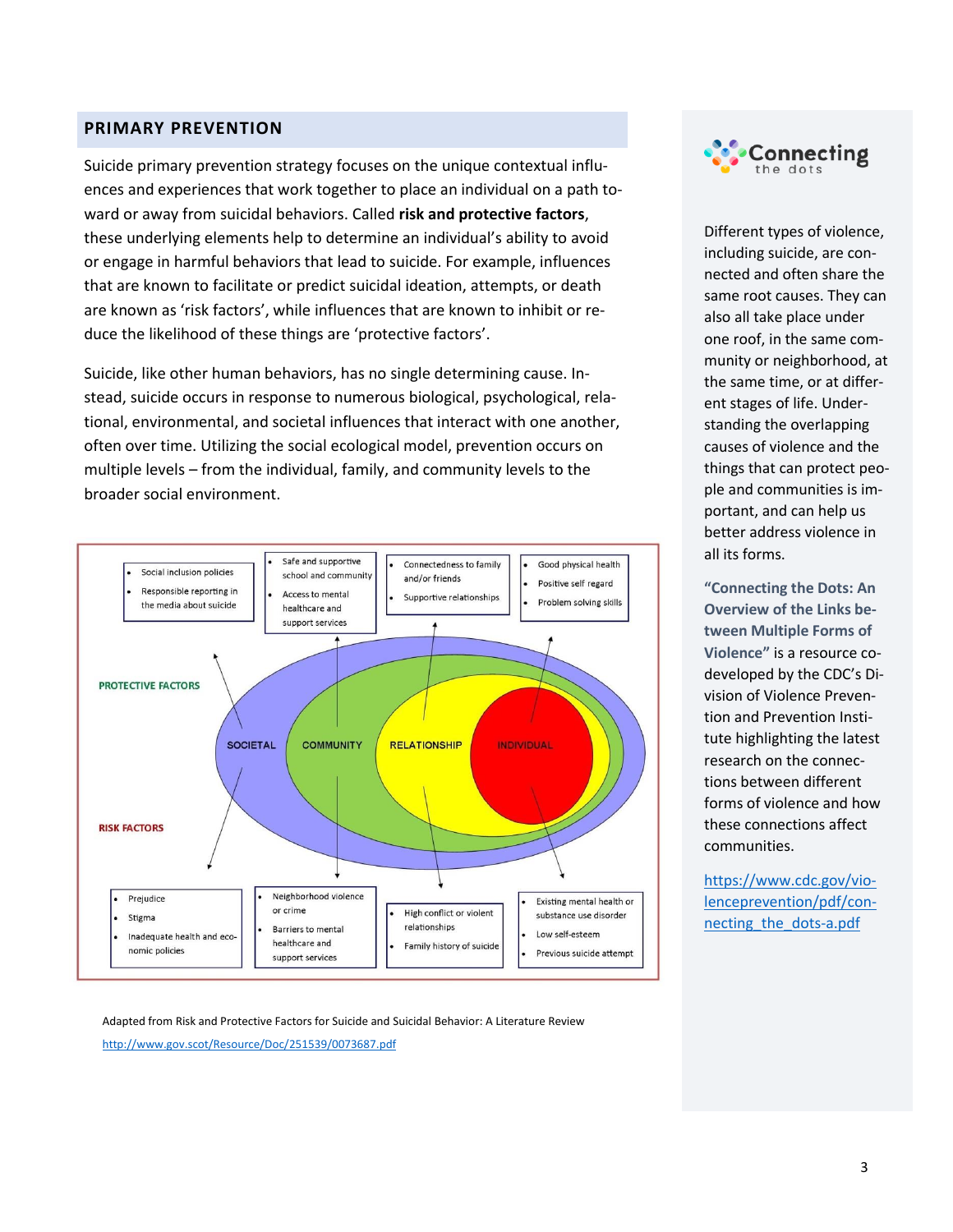#### <span id="page-3-0"></span>**WARNING SIGNS**

People thinking of suicide show warning signs, even unintentionally, nearly 90% of the time. It is important that we know the warning signs so that we can intervene before it is too late.

Here is a list of common warning signs related to suicide:

- Talking about wanting to die or to kill themselves
- Looking for a way to kill themselves, like searching online or buying a gun
- Talking about feeling hopeless or having no reason to live
- Talking about feeling trapped or in unbearable pain
- Showing rage or talking about seeking revenge
- Sleeping too little or too much
- Talking about being a burden to others
- Increasing the use of alcohol or drugs
- Acting anxious or agitated; behaving recklessly
- Withdrawing or isolating themselves
- **Extreme mood swings**

If you notice any of these warning signs, especially if they are new, have increased, or seem related to a painful event, loss, or an unwanted change in their lives, talk to the person about your concern and/or contact a mental health provider or the National Suicide Prevention Lifeline (1-800-273-8255 (TALK) or text "CSIS" to 839863).

For more information on these as well as information on how to help yourself or someone else, see https://suicidepreventionlifeline.org/

### **Risk Factors vs. Warning Signs – Know the Difference!**

Risk factors are often confused with warning signs of suicide. Warning signs indicate an immediate risk of suicide, whereas risk factors indicate someone is at heightened risk for suicide, but indicate little or nothing about immediate risk (Rudd et al., 2006). Warning signs are only applicable to individuals, whereas risk and protective factors are found in individuals and communities. Being able to tell the difference between a risk factor and a warning sign is important in communications about suicide risk. Talking about warning signs helps people know what actions they can take right now to help someone at immediate risk for suicide. Talking about risk factors helps people understand what might need to change within an individual or a community in order to decrease suicide risk over time.

[https://www.sprc.org/sites](https://www.sprc.org/sites/default/files/migrate/library/RiskProtectiveFactorsPrimer.pdf) [/default/files/migrate/li](https://www.sprc.org/sites/default/files/migrate/library/RiskProtectiveFactorsPrimer.pdf)[brary/RiskProtectiveFactor](https://www.sprc.org/sites/default/files/migrate/library/RiskProtectiveFactorsPrimer.pdf)[sPrimer](https://www.sprc.org/sites/default/files/migrate/library/RiskProtectiveFactorsPrimer.pdf).pdf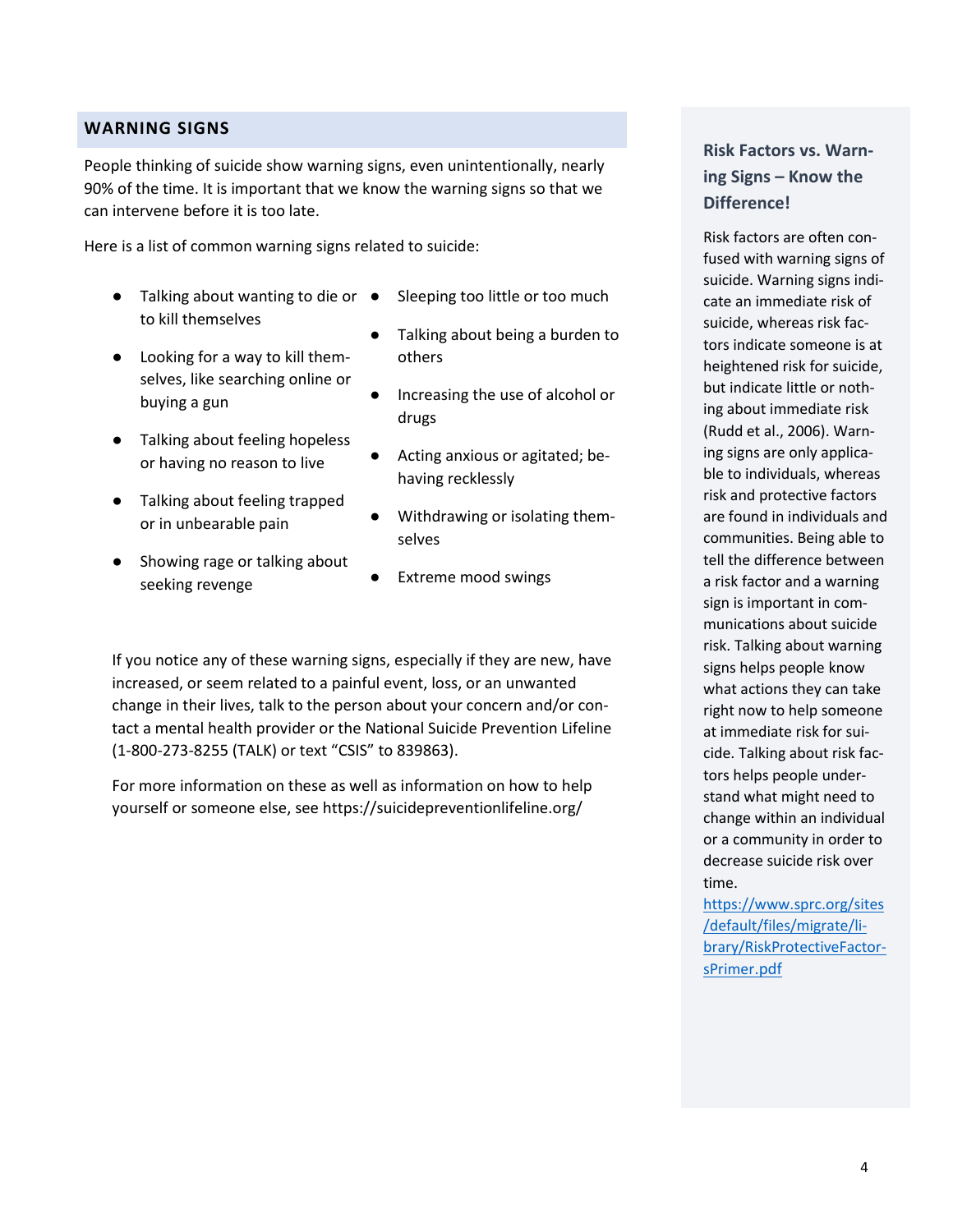### <span id="page-4-0"></span>**GETTING TO ZERO SUICIDE IN INDIANA: FIVE GOALS TO DECREASE SUICIDE**

### *Goal 1: Develop an interactive suicide prevention website*

The purpose of an interactive suicide prevention website is to immediately provide resources to individuals that are having suicidal thoughts or for those that know of someone that needs additional help. The information that will be made available will be an interactive map of the state of Indiana which will show county hospitals, community mental health centers and local suicide prevention resources. The projected outcome of the website is to increase public awareness of suicide and suicide prevention by providing warning signs of those contemplating suicide. For non-professionals, the website will also include suggestions on how to talk to the individual that mentions wanting to commit suicide. By creating awareness, Division of Mental Health and Addiction (DMHA) expects an increase in accurate data collection of deaths by suicide. The website will be developed and maintained by Indiana DMHA.

### **ENGAGEMENT OBJECTIVES**

**Objective 1:** Increase public awareness by marketing the new website so those that need the information are aware of its location.

**Objective 2:** Promote buy-in from state divisions/departments to utilize the website as well as notify clients of website

**Objective 3:** Create a form "*Commitment to Self*" for individuals in crisis to utilize

### **TRAIN: DEVELOP A COMPETENT, CONFIDENT, AND CARING WORKFORCE.**

**Objective 1:** Provide a webinar to educate providers on the use of the website and its contents i.e. identification of suicide warning signs, including those unique to marginalized groups such as youth and veterans.

## **COORDINATE: STRENGTHEN RELATIONSHIPS BETWEEN ENTITIES WORKING TO-WARDS SUICIDE PREVENTION TO ENSURE THE REDUCTION OF SUICIDE RISK AND BEHAVIOR AND PROMOTE WELLNESS.**

**Objective 1:** Coordinate with suicide prevention coalitions to obtain up to date suicide facts, warning signs and resources for youth, adult, older adult and veterans for the website

**Objective 2:** Coordinate with other state agency partners to obtain suicide prevention resources for youth, adult, older adult and veterans for the website.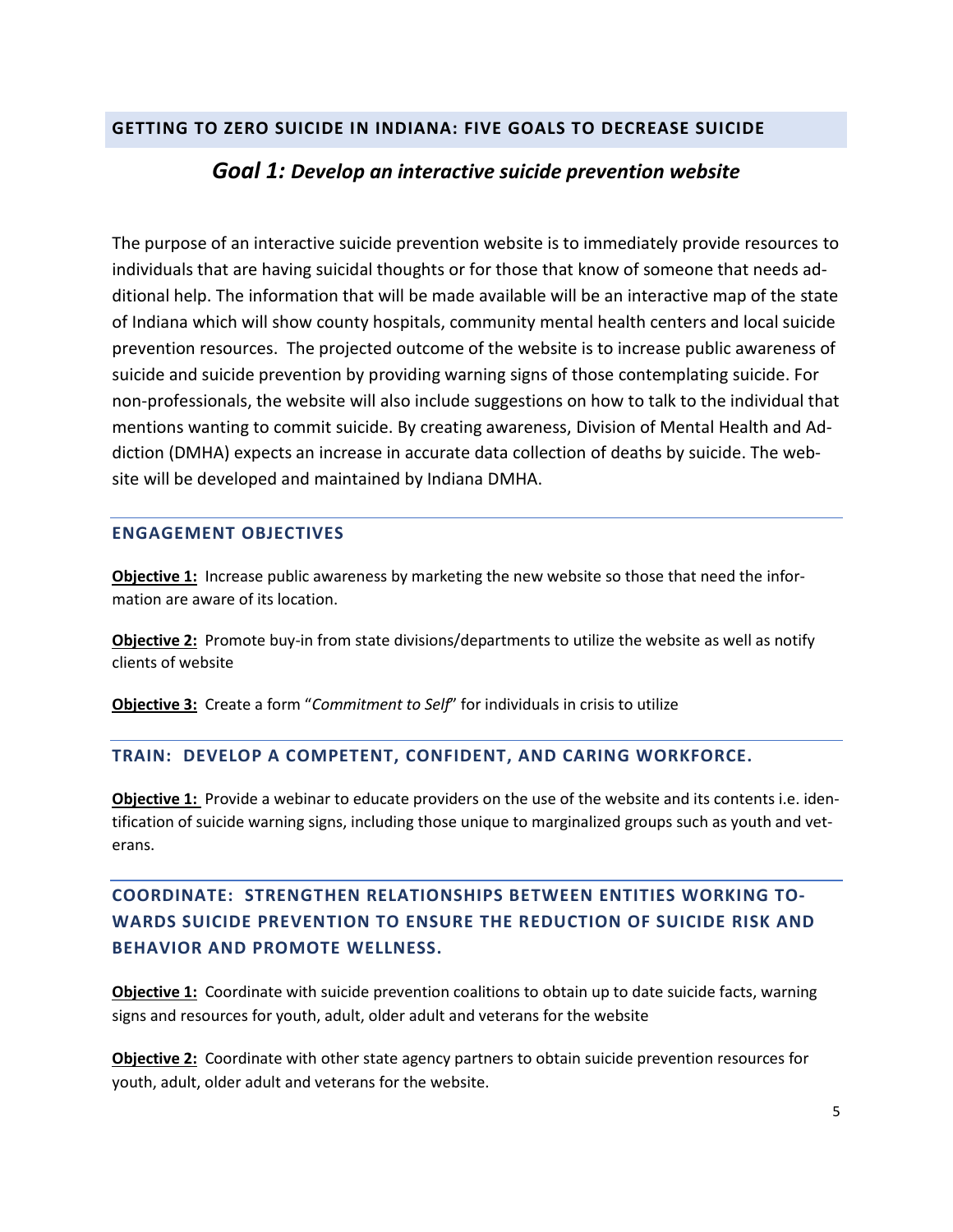# *Goal 2: Increase participation within suicide prevention coalitions by 20%*

Suicide is a global epidemic that reaches all of society regardless of race, age, gender, sexuality, and socioeconomic status. A suicide prevention coalition is an agency created by community individuals to prevent suicide and create a resource network for those who were working to prevent suicide around the state. Suicide Prevention resources are available in each state and Indiana is no different. Indiana is "nationally ranked 25<sup>th</sup> for suicides with 15.36 suicides per 100,000 population, ahead of national average of 13.42." In the best interest of our communities, families and friends, DMHA will work towards increasing statewide coordination with appropriate entities to address barriers that prevent services from being rendered to individuals at risk for suicide.

# **LEAD: CREATE A LEADERSHIP-DRIVEN, SAFETY-ORIENTED CULTURE AMONG STATE, COUNTY, AND LOCAL ORGANIZATIONAL DECISION MAKERS COMMITTED TO DRA-MATICALLY REDUCING SUICIDE.**

**Objective 1:** Promote buy-in from local suicide prevention organizations by inviting them to be part of the Indiana Suicide Prevention Network Advisory Council.

**Objective 2:** Promote buy-in from other state agencies to be part of the Indiana Suicide Prevention Network Advisory Council.

**Objective 3:** Infuse suicide prevention into the protocols, culture, leadership, and programs of a broad range of communities, organizations, and individuals.

## **ENGAGE: ENSURE EVERY COMMUNITY AND INDIVIDUAL IS AWARE OF AND EN-GAGED IN SUICIDE PREVENTION EFFORTS.**

**Objective 1:** Promote sustainability of the suicide prevention efforts within the workforce, schools, organizations, communities, and families by identifying current initiatives and how DMHA can assist with completing initiatives.

**Objective 2**: Support statewide education of suicide prevention activities within Hoosier communities.

**Objective 3**: Facilitate the creation of additional suicide prevention coalitions.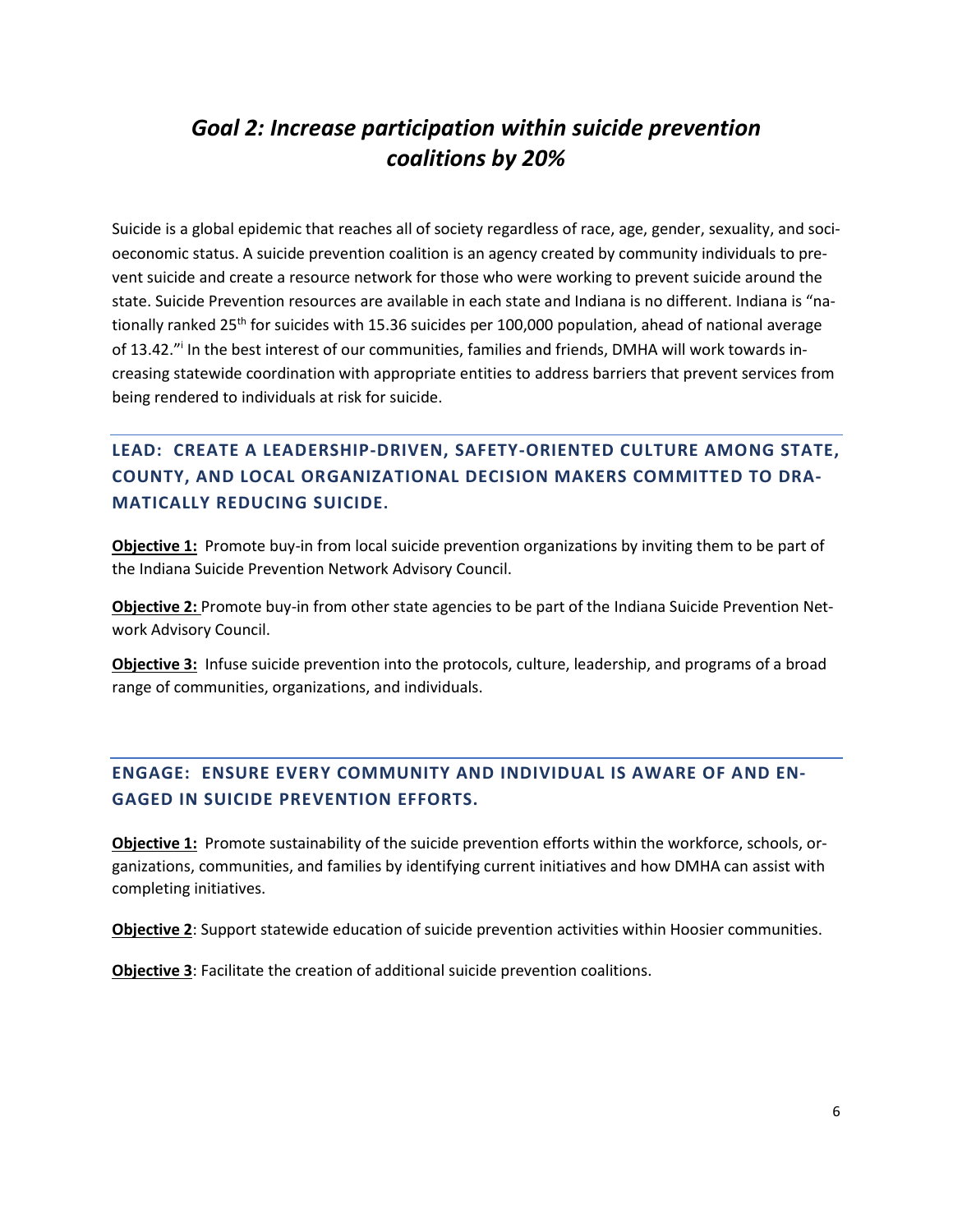## **IDENTIFY: SYSTEMATICALLY IDENTIFY AND ASSESS SUICIDE RISK AMONG RESI-DENTS OF INDIANA***.*

**Objective 1:** Utilize the Indiana Violent Death Reporting System to identify high risk areas for suicide.

**Objective 2:** Encourage suicide prevention workforce surveys among providers to identify suicide prevention training needs.

#### **TRAIN: DEVELOP A COMPETENT, CONFIDENT, AND CARING WORKFORCE.**

**Objective 1:** Facilitate presentations for regional suicide prevention meetings to educate and update providers on recent suicide prevention activities and resources.

**Objective 2:** Support the Indiana Suicide Prevention Network for the development of the Indiana Suicide Prevention Framework teams.

# **COORDINATE: STRENGTHEN RELATIONSHIPS BETWEEN ENTITIES WORKING TO-WARDS SUICIDE PREVENTION TO ENSURE THE REDUCTION OF SUICIDE RISK AND BEHAVIOR AND PROMOTE WELLNESS.**

**Objective 1:** Establish linkages between healthcare and substance use treatment providers, schools of all levels, community-based programs, peer-support programs that utilize lived experience, and faithbased organizations.

**Objective 2:** Invite suicide prevention organizations to the Indiana Suicide Prevention Network Advisory Council to share what actions their organizations have taken to increase suicide prevention efforts in their community.

# **IMPROVE: APPLY A DATA-DRIVEN QUALITY IMPROVEMENT APPROACH TO SUICIDE PREVENTION THAT WILL LEAD TO IMPROVED OUTCOMES, BETTER CARE FOR THOSE AT RISK, AND SUICIDE-SAFER COMMUNITIES.**

**Objective 1:** Obtain quarterly reports from suicide prevention organizations on completion of activities within their community.

**Objective 2**: Review quarterly death reports and suicide prevention lifeline calls for each county track effectiveness of activities.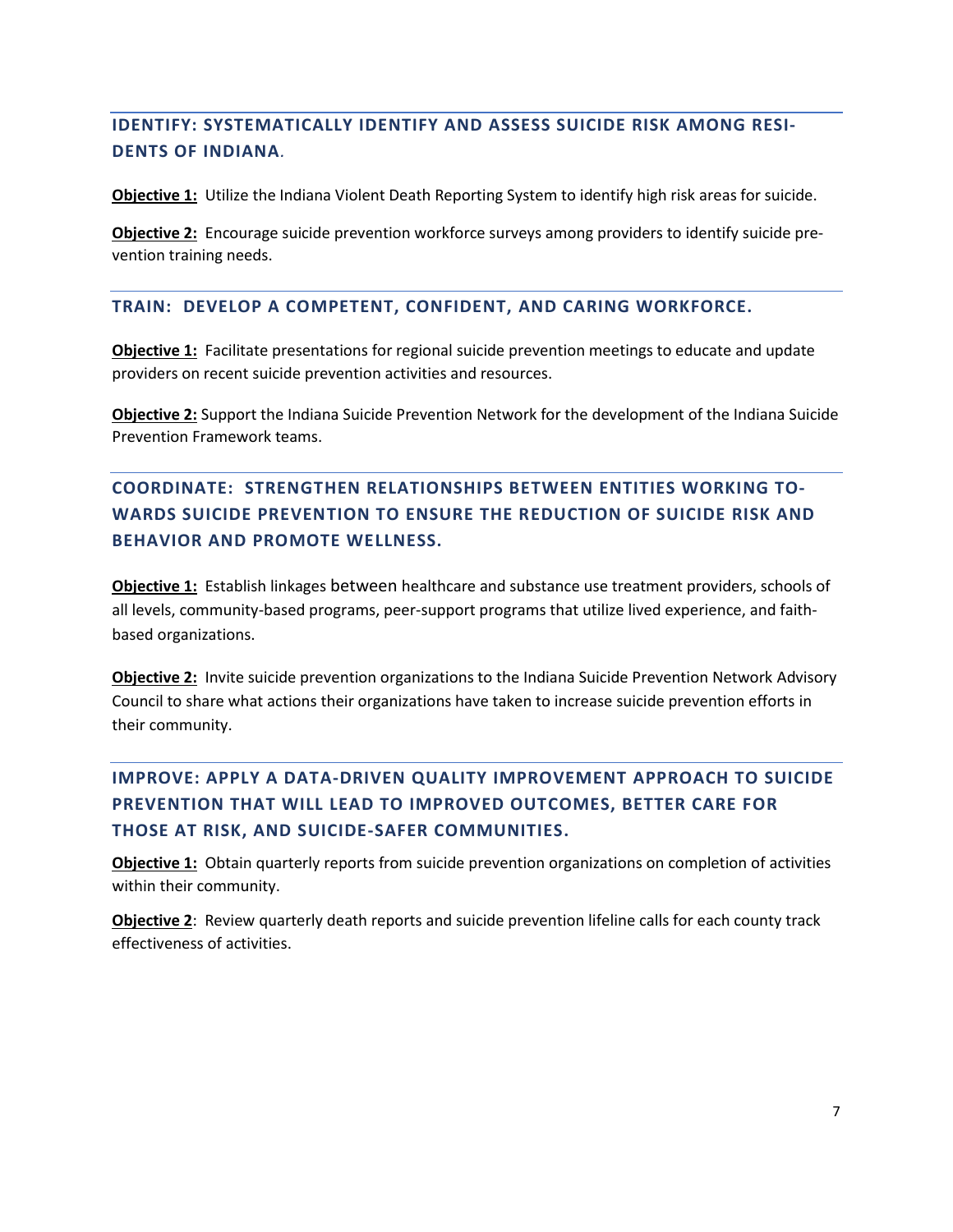# *GOAL 3: Submit Suicide Prevention Budget Recommendation*

Around the country, the epidemic for death by suicide has been felt. Many states have implemented suicide prevention efforts; however, nearly half of the states in the country have a budget line item for suicide prevention. Indiana does not currently have suicide prevention as a line item in the State budget. The Center for Disease Control released a report in April 2018 that showed suicides in Indiana between 1999 and 2016 increased by 32%. Nationwide, suicide has become the 10<sup>th</sup> leading cause of death. In Indiana it has become the second leading cause of death for Hoosiers age 15-34<sup>1</sup>. Despite many efforts for education and training around suicide prevention, the stigma associated with seeking mental health support and help with suicidal thoughts still persists. The only current funding stream the state of Indiana uses for funding suicide prevention efforts are federal grant dollars, which limits the scope of suicide prevention activity. As these grants have become more competitive, the Substance Abuse and Mental Health Services Administration (SAMSHA – FEDERAL GOVERNMENT) has stated that states with a budget for suicide prevention have a leg up on other states that do not.

In preparation for submission for a suicide prevention activities budget, a call went out to all Indiana Suicide Prevention Coalitions and the Indiana Suicide Prevention Network. The call requested a list of all community activities that would be conducted to eliminate stigma about treatment for mental health issues as well as the cost of operations for their organization.

Suicide prevention lifelines, conferences, training materials, marketing materials, and an increase in staff to facilitate the needs of the State requires funding.

## **COORDINATE: STRENGTHEN RELATIONSHIPS BETWEEN ENTITIES WORKING TO-WARDS SUICIDE PREVENTION TO ENSURE THE REDUCTION OF SUICIDE RISK AND BEHAVIOR AND PROMOTE WELLNESS.**

**Objective 1**: Request and review suicide prevention efforts from members of suicide prevention coalitions.

**Objective 2**: Research costs of providing the requested suicide prevention activities

**Objective 3**: Develop a budget that addresses suicide prevention State goals

 $\overline{a}$ 

 $^1$  Suicide in Indiana Report 2011-2015, released March 2017 by Indiana State Department of Health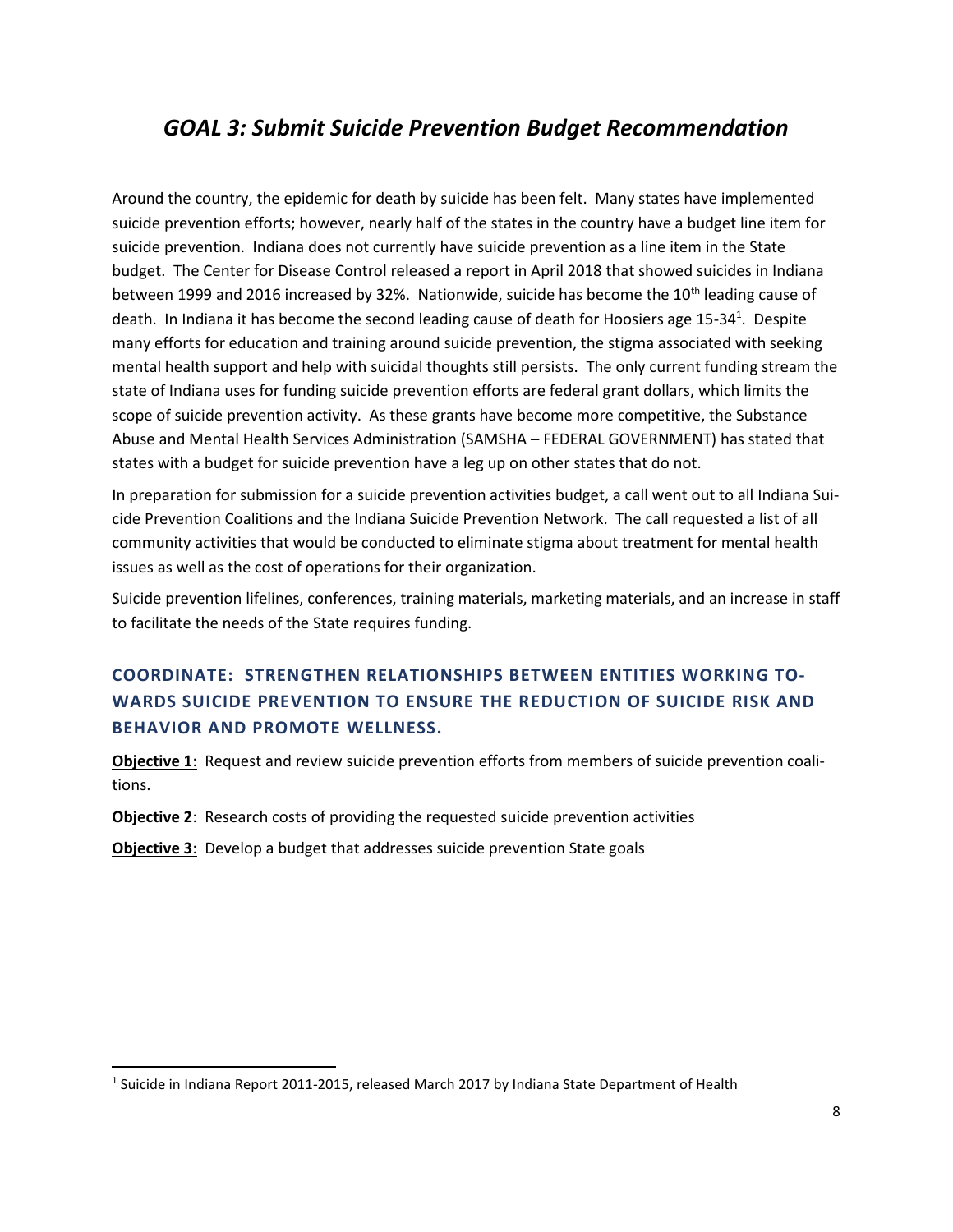# *GOAL 4: Provide quarterly suicide prevention awareness training opportunities to reduce stigma*

The American Foundation for Suicide Prevention highlights that per the Center for Disease Control, Indiana, on average, loses one person every eight hours to suicide. Suicide is the second leading cause of death for Hoosiers ages 15-34. Twice as many Hoosiers die by suicide than by homicide. In 2010, suicide is reported to have cost the State more than \$1,000,000,000 in medical and productivity loss. Stigma is keeping our Hoosiers feeling helpless and hopeless from seeking help.

The state of Indiana will provide quarterly mental health awareness and suicide prevention trainings to mental health professionals, behavioral health professionals, medical health professionals, and educators. The trainings will demonstrate the importance the state of Indiana has placed on removing the stigma from receiving mental health services. These trainings will target our youth, adult and senior populations. DMHA's goal is to increase the communication within families so that no one feels alone; to see that we are all more alike than we are different. We all have physical health needs just as we do mental health needs.

## **LEAD: CREATE A LEADERSHIP-DRIVEN, SAFETY-ORIENTED CULTURE AMONG STATE, COUNTY, AND LOCAL ORGANIZATIONAL DECISION MAKERS COMMITTED TO DRA-MATICALLY REDUCING SUICIDE.**

**Objective 1:** Schedule quarterly leadership conference calls to discuss progress on initiatives, identified barriers in addressing/completing goals.

**Objective 2:** Infuse suicide prevention into the protocols, culture, leadership, and programs of a broad range of communities, organizations, and individuals.

### **ENGAGE: ENSURE EVERY COMMUNITY AND INDIVIDUAL IS AWARE OF AND EN-GAGED IN SUICIDE PREVENTION EFFORTS.**

**Objective 1:** Notify suicide prevention coalitions, school districts, community mental health centers and other interested stakeholders of available trainings and resources that address suicide prevention.

**Objective 2:** Initiate efforts to build healthy and empowered individuals, families, and communities.

**Objective 3:** Create suicide prevention working groups for areas identified with highest risk for suicide.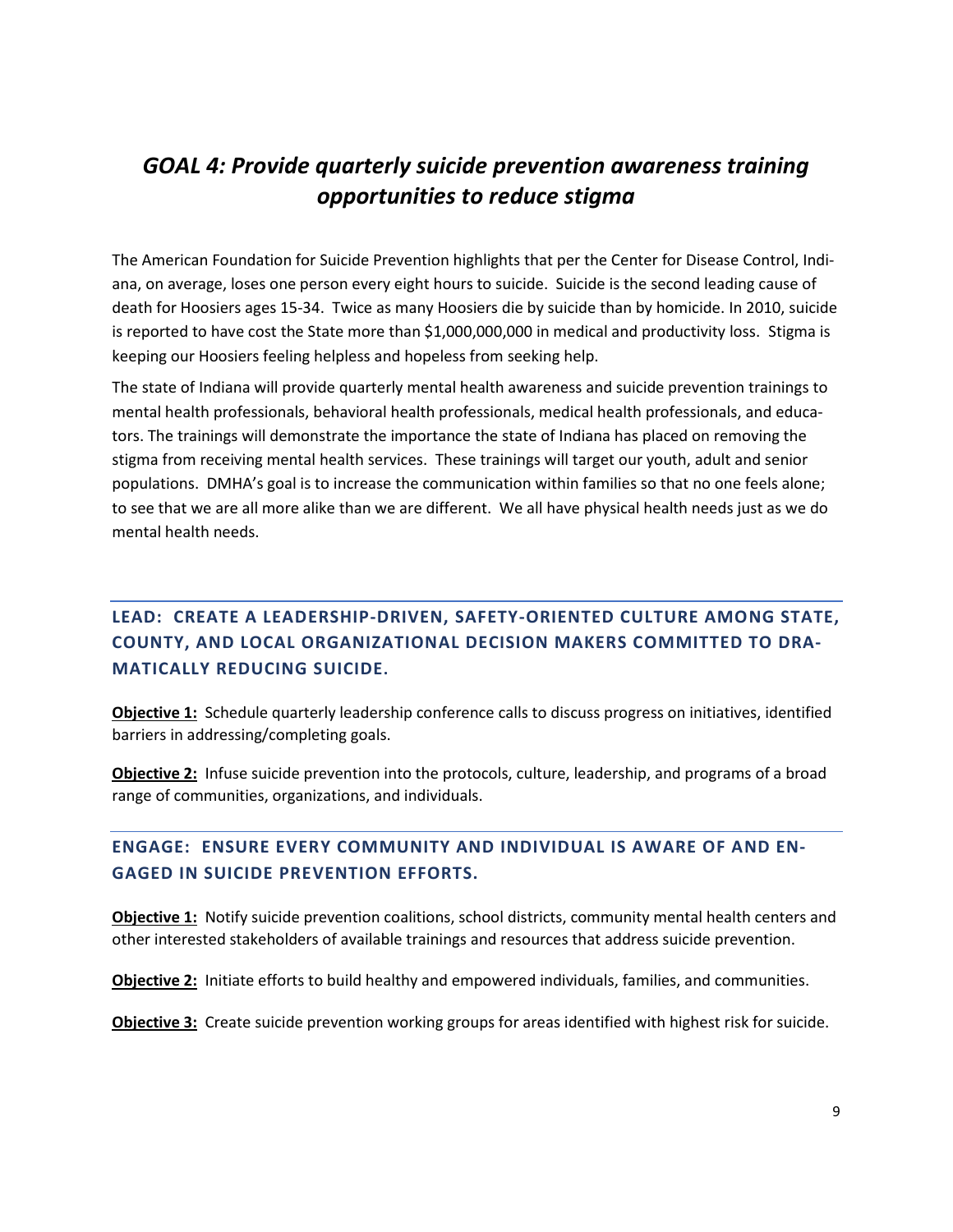### **TRAIN: DEVELOP A COMPETENT, CONFIDENT, AND CARING WORKFORCE.**

**Objective 1:** Develop three separate training tracks: Adult/Parent; Veteran; and Child (middle/high school) to address the different emotional issues and warning signs for each group.

**Objective 2:** Collaborate with schools to provide assistance/guidance to increase suicide prevention activities.

**Objective 3:** Coordinate with local and regional advisory groups to identify available resources and training programs that have been found effective.

### **TREAT: PROMOTE AND SUPPORT USE OF STANDARDIZED, EFFECTIVE, EVIDENCE-BASED TREATMENTS IN ALL CARE ENVIRONMENTS.**

**Objective 1:** Provide stakeholders with recent developments in suicide prevention including promising effective treatments.

**Objective 2:** Support and promote the delivery of effective, suicide-safer clinical care.

# **IMPROVE: APPLY A DATA-DRIVEN QUALITY IMPROVEMENT APPROACH TO SUICIDE PREVENTION THAT WILL LEAD TO IMPROVED OUTCOMES, BETTER CARE FOR THOSE AT RISK, AND SUICIDE-SAFER COMMUNITIES.**

**Objective 1:** Require providers to submit a quarterly report on completed and attempted suicides, number of crisis calls, and suicide prevention trainings completed during the quarter.

**Objective 2:** Evaluate the impact and effectiveness of suicide prevention strategies in reducing morbidity and mortality of clients within CMHC care.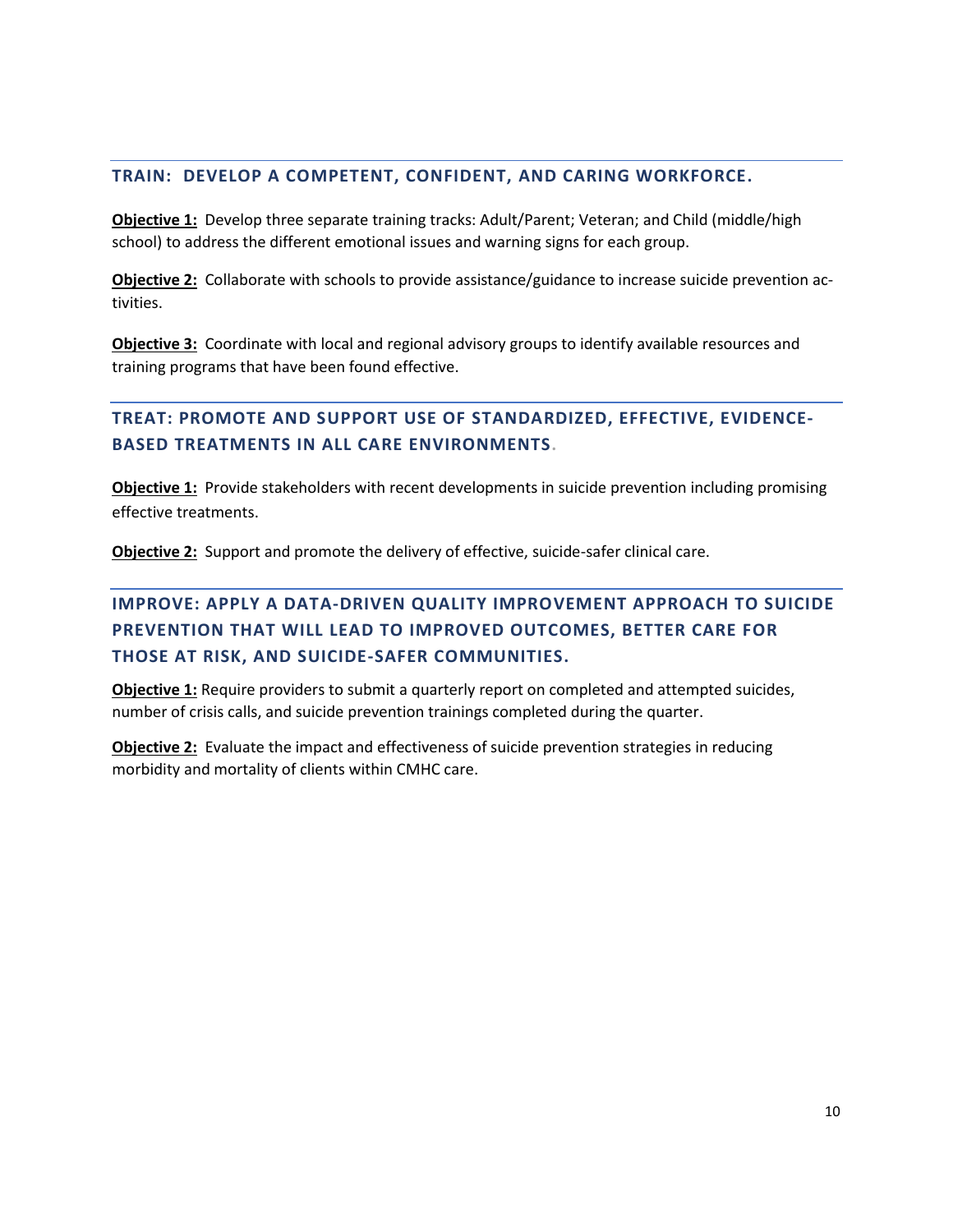# *GOAL 5: Increase number of national suicide prevention lifeline crisis centers*

Currently, Indiana has five (5) National Suicide Prevention Lifeline (NSPL) Crisis Call Centers that cover only 37 counties. Therefore, when a call goes to the NSPL outside of those 37 counties, the chance that the call is picked up by a NSPL Crisis Call Center outside of the state of Indiana is only 93% with an average wait time of longer than five minutes. Furthermore, no county south of Johnson County is covered by any of the NSPL Crisis Call Centers. Between the five crisis call centers, 17,982 calls were answered.

We want to ensure that any Hoosier that is reaching out to get help and contacts the NSPL, not only receives a response to their call within 10 seconds; but, that they get a response from the closest Indiana NSPL Crisis Center. Increased funding would be required in order to make this a reality. Doing so would allow crisis call centers the ability to expand the services provided and provide the needed oversight to ensure that federal and state policies for the Lifeline are followed.

Legislation was passed in congress that authorized a three digit number for the NSPL. Communication between SAMSHA and the Federal Communication Commission has been ongoing with regards to utilizing "geo-tagging" for NSPL callers. This would allow an individual on a cell phone to contact the NSPL and be connected to the closest NSPL Crisis Call Center. This is the same technology 9-1-1 currently uses.

# **LEAD: CREATE A LEADERSHIP-DRIVEN, SAFETY-ORIENTED CULTURE AMONG STATE, COUNTY, AND LOCAL ORGANIZATIONAL DECISION MAKERS COMMITTED TO DRA-MATICALLY REDUCING SUICIDE.**

**Objective 1:** Educate legislative members on the purpose, function and need for national suicide prevention lifeline crisis centers.

**Objective 2:** Create buy-in among executive staff of suicide prevention community partners to address the need for additional suicide prevention lifeline crisis centers.

## **ENGAGE: ENSURE EVERY COMMUNITY AND INDIVIDUAL IS AWARE OF AND EN-GAGED IN SUICIDE PREVENTION EFFORTS.**

**Objective 1:** Create awareness within Hoosier communities of the purpose and existence of the national suicide prevention lifeline crisis centers.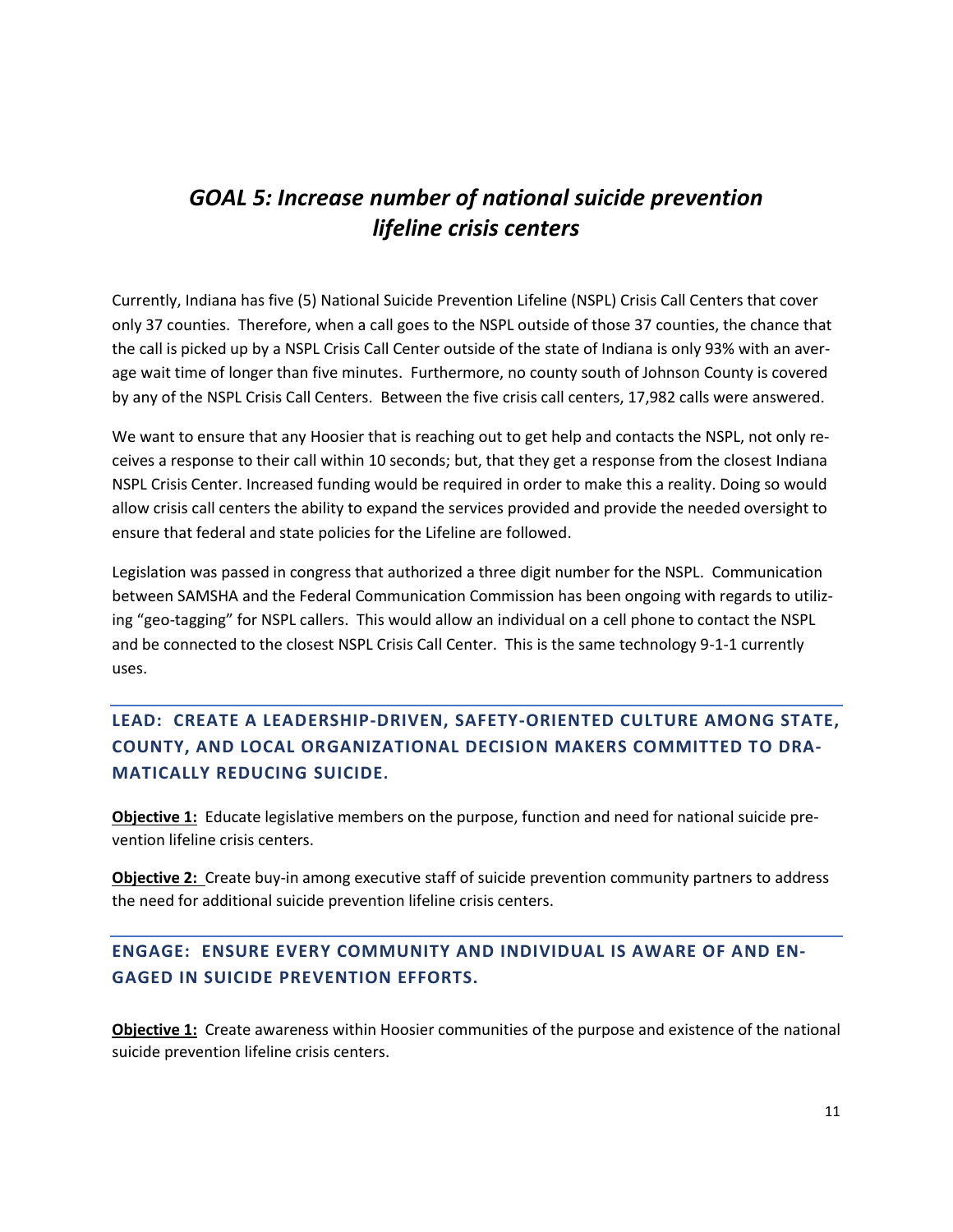**Objective 2:** Contact interested organizations for hosting a national suicide prevention lifeline crisis center.

### **TRAIN: DEVELOP A COMPETENT, CONFIDENT, AND CARING WORKFORCE.**

**Objective 1:** Educate communities on the need for national suicide prevention lifeline crisis centers.

**Objective 2:** Provide technical assistance and facilitate crisis trainings.

# **COORDINATE: STRENGTHEN RELATIONSHIPS BETWEEN ENTITIES WORKING TO-WARDS SUICIDE PREVENTION TO ENSURE THE REDUCTION OF SUICIDE RISK AND BEHAVIOR AND PROMOTE WELLNESS.**

**Objective 1:** Link organizations and available community resources to ensure success of national suicide prevention lifeline crisis centers

**Objective 2:** Research the ability to connect all Hoosiers to needed services through the use of one crisis number.

**IMPROVE: APPLY A DATA-DRIVEN QUALITY IMPROVEMENT APPROACH TO SUICIDE PREVENTION THAT WILL LEAD TO IMPROVED OUTCOMES, BETTER CARE FOR THOSE AT RISK, AND SUICIDE-SAFER COMMUNITIES.**

**Objective 1:** Collect data around the use of the lifeline crisis center including number of calls answered and missed.

**Objective 2:** Research how to measure the quality of assistance provided to callers to the crisis line.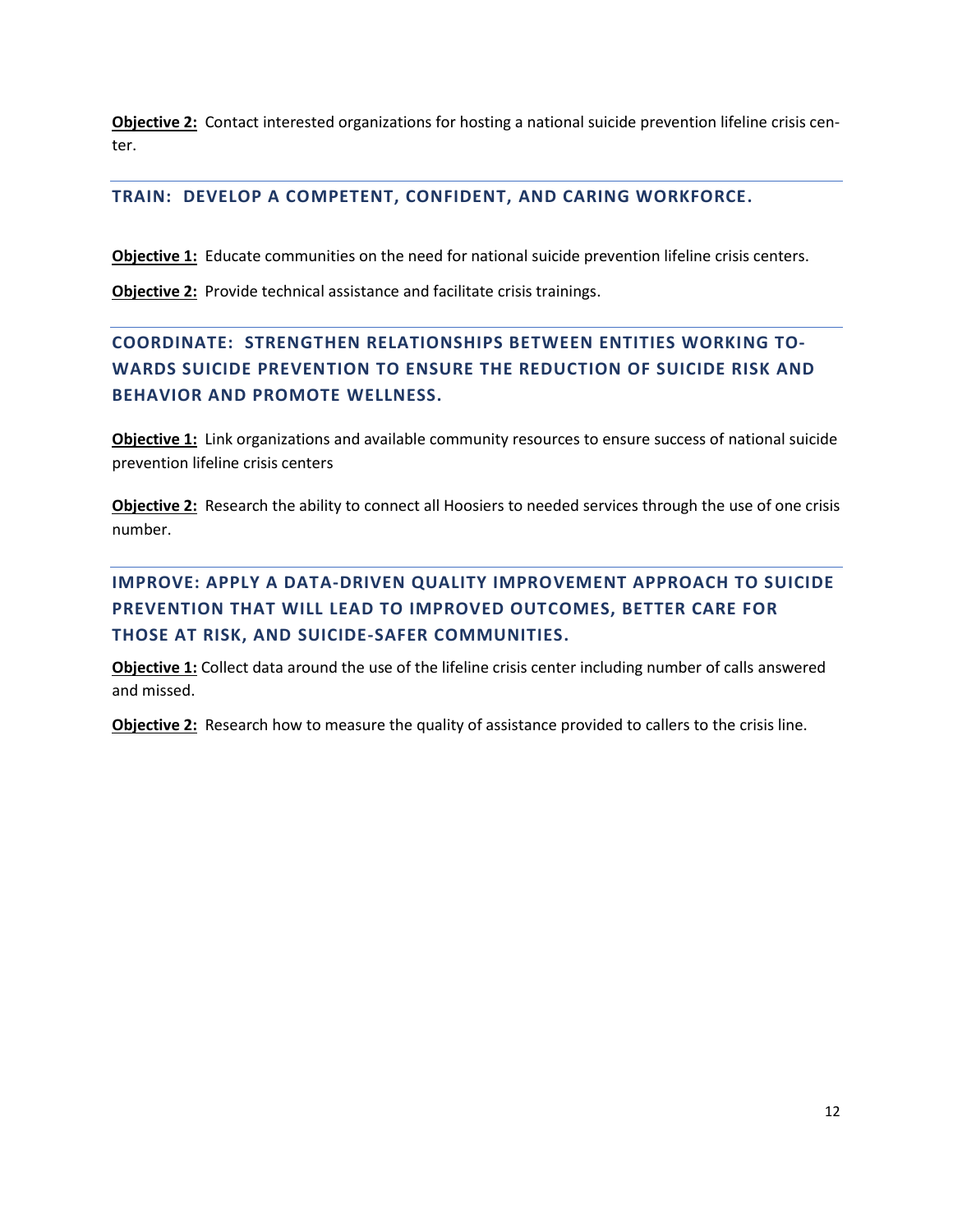## <span id="page-12-0"></span>**GLOSSARY OF FREQUENTLY USED LANGUAGE**

| At-risk                            | A person or groups of people who are considered to have a higher<br>probability of severe outcomes.                                                                                                                                                                                                                                                                         |
|------------------------------------|-----------------------------------------------------------------------------------------------------------------------------------------------------------------------------------------------------------------------------------------------------------------------------------------------------------------------------------------------------------------------------|
| <b>Collective impact</b>           | Coming together to collectively define a problem and create a shared<br>vision to solve it.                                                                                                                                                                                                                                                                                 |
| <b>Crisis team</b>                 | A multidisciplinary team whose primary focus is to address crisis<br>preparedness, intervention/response and recovery, including for sui-<br>cide related situations. These professionals have been specifically<br>trained in suicide intervention and crisis preparedness.                                                                                                |
| <b>Culture of safety</b>           | The product of individual, group, and/or organizational beliefs, values,<br>attitudes, perceptions, competencies, and patterns of behavior that<br>determine an organization's commitment to quality and safety.                                                                                                                                                            |
| Died by suicide                    | Death from a self-inflicted act (e.g., injury, poisoning, or suffocation)<br>where there is evidence that the act was intentional. No longer is the<br>phrase "committed suicide" acceptable.                                                                                                                                                                               |
| <b>Evidence based pro-</b><br>gram | When a program/intervention has produced positive effects on the<br>primary targeted outcome, has been evaluated, and these findings<br>are reported in a peer-reviewed journal.                                                                                                                                                                                            |
| <b>High-Risk</b>                   | A person who is defined as high risk for suicide is one who has made a<br>previous suicide attempt, has the intent to die by suicide, or has dis-<br>played a significant change in behavior suggesting the onset or<br>deterioration of a mental health condition. The person may have<br>thought about suicide including potential means of death and may<br>have a plan. |
| Intervention                       | The direct efforts of anyone to prevent an individual/s from attempt-<br>ing to take their own life. This includes strategies designed to support,<br>empower, respect, and change an individual's behavior, mood, and/or<br>Environment.                                                                                                                                   |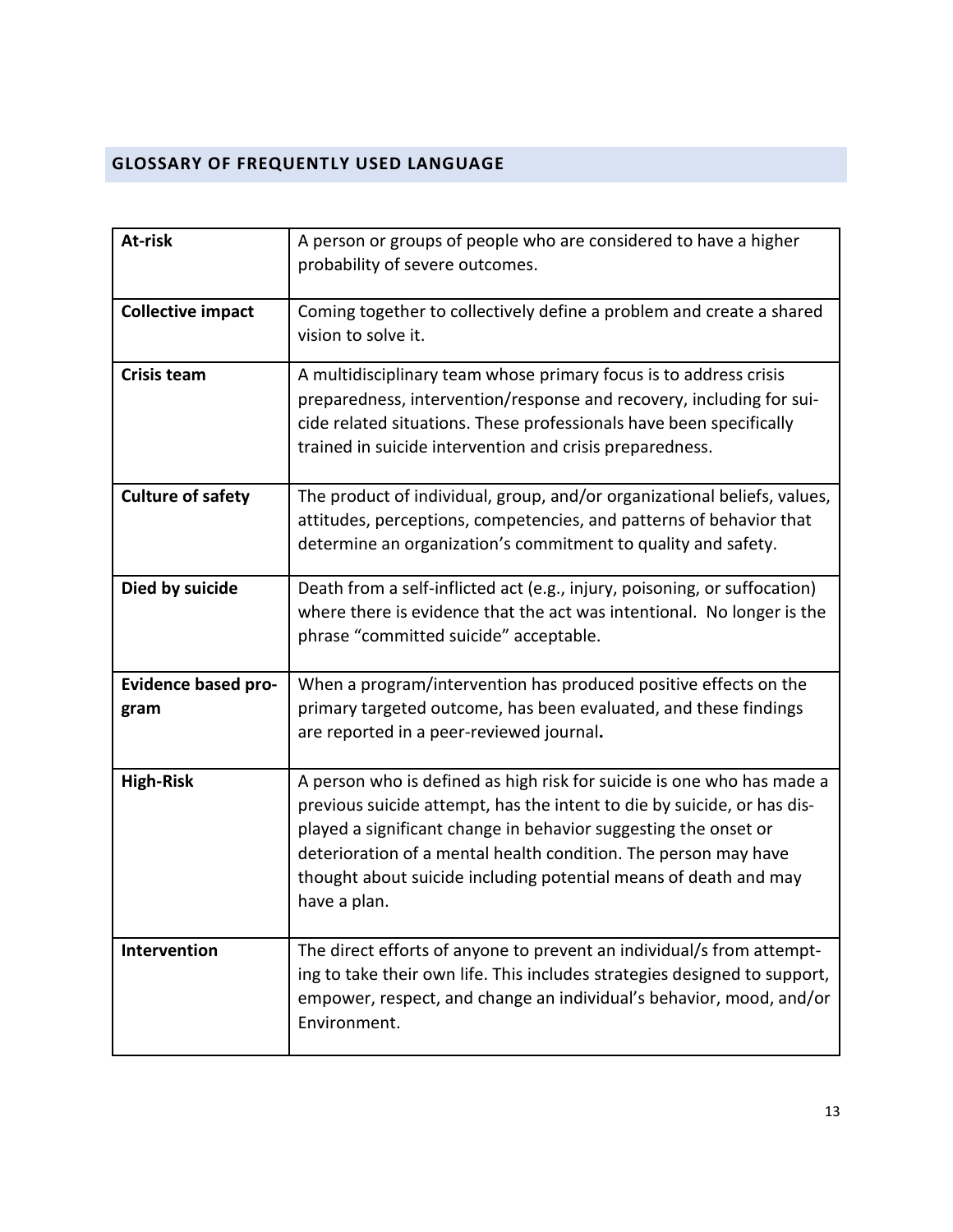| <b>LOSS Teams</b>                      | Local Outreach to Suicide Survivors is an active model of postvention.<br>The team is made up of suicide survivors who have been trained to                                                                                                                                                                                                                                                                                             |
|----------------------------------------|-----------------------------------------------------------------------------------------------------------------------------------------------------------------------------------------------------------------------------------------------------------------------------------------------------------------------------------------------------------------------------------------------------------------------------------------|
|                                        | assist the bereaved at the scene of a suicide by providing support and<br>referrals.                                                                                                                                                                                                                                                                                                                                                    |
| <b>Mental health</b>                   | A person's positive or negative thinking, emotional state, and behav-<br>ior that affects their ability to work or attend school, carry out daily<br>activities, and/or engage in satisfying relationships.                                                                                                                                                                                                                             |
| <b>Person with lived</b><br>experience | Personal knowledge gained through direct, first-hand experiences<br>with suicide. Someone who has experienced suicidal thoughts, sur-<br>vived a suicide attempt, cared for someone who has attempted sui-<br>cide, been bereaved by suicide, or been touched by suicide in another<br>way.                                                                                                                                             |
| Prevention                             | The action of stopping something from happening or arising.                                                                                                                                                                                                                                                                                                                                                                             |
| <b>Primary prevention</b>              | Actions or efforts taken to avoid a negative consequence or outcome<br>by enhancing protective factors and/or reducing risk factors.                                                                                                                                                                                                                                                                                                    |
| <b>Protective factors</b>              | Conditions or attributes (skills, strengths, resources, supports or cop-<br>ing strategies) in individuals, families, communities or the larger soci-<br>ety that are associated with a lower likelihood of negative outcomes<br>or that reduces the negative impact of a risk factor on negative out-<br>comes.                                                                                                                        |
| <b>Public health</b>                   | Public health promotes and protects the health of people and the<br>communities where they live, learn, work and play.                                                                                                                                                                                                                                                                                                                  |
| <b>Recovery</b>                        | A process of change through which individuals improve their health<br>and wellness, live a self-directed life, and strive to reach their full po-<br>tential. Recovery includes the ability to effectively manage and with-<br>stand triggering emotions and may involve peer-support programs,<br>professional counseling and/or medication.                                                                                           |
| <b>Risk assessment</b>                 | A suicide risk assessment refers to a more comprehensive evaluation<br>done to confirm suspected suicide risk, estimate the immediate dan-<br>ger to the patient, and decide on a course of treatment. Although as-<br>sessments can involve structured questionnaires, they also can in-<br>clude a more open-ended conversation with a patient and/or friends<br>and family to gain insight into the patient's thoughts and behavior, |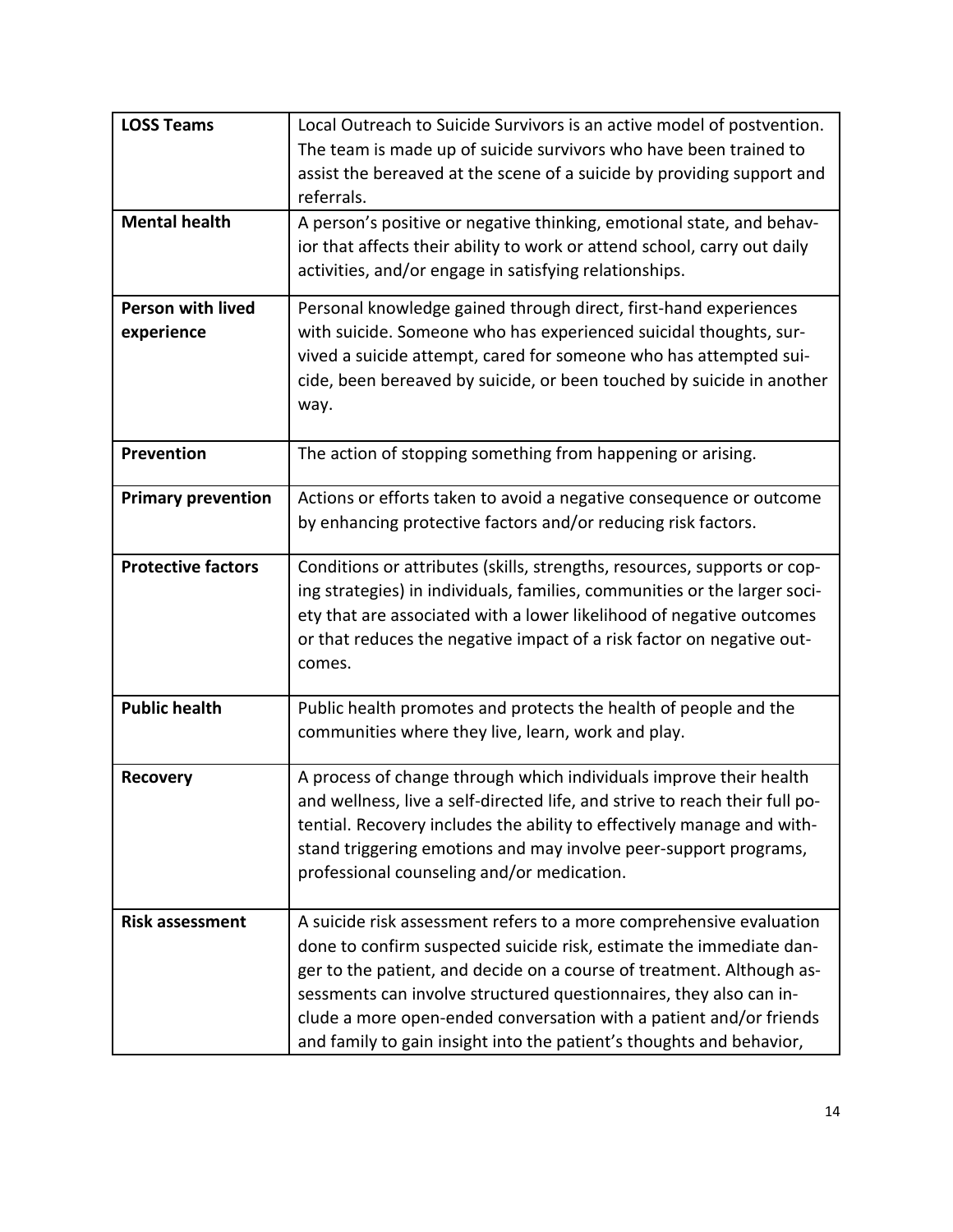|                            | risk factors (e.g., access to lethal means or a history of suicide at-<br>tempts), protective factors (e.g., immediate family support), and med-<br>ical and mental health history.                                                                                                                                                                                                                                                                                                                                                                                                                                              |
|----------------------------|----------------------------------------------------------------------------------------------------------------------------------------------------------------------------------------------------------------------------------------------------------------------------------------------------------------------------------------------------------------------------------------------------------------------------------------------------------------------------------------------------------------------------------------------------------------------------------------------------------------------------------|
| <b>Risk factors</b>        | Characteristics or conditions that increase the chance of a particular<br>negative outcome. Risk factors may encompass biological,<br>psychological, and or social factors in the individual, family, and<br>environment.                                                                                                                                                                                                                                                                                                                                                                                                        |
| Safety plan                | A detailed, written plan that outlines concrete steps a person can take<br>to recognize and respond to a suicidal crisis. Safety Plans include: (1)<br>Recognizing the warning signs of an impending suicidal crisis. (2) Em-<br>ploying coping strategies that do not require assistance. (3) Using so-<br>cial contacts and social settings as a distraction from suicidal<br>thoughts. (4) Informing friends or family members about the suicidal<br>crisis and seeking their help. (5) Identifying and seeking help from<br>mental health professionals or crisis services; and (6) Restricting ac-<br>cess to lethal means. |
| Self-harm/self-in-<br>jury | Behavior that is self-directed and deliberately results in injury or the<br>potential for injury to oneself. A self-inflicted injury that is not in-<br>tended to result in death is often called non-suicidal self-injury or<br>NSSI.                                                                                                                                                                                                                                                                                                                                                                                           |
| <b>Suicidal behavior</b>   | These behaviors include suicide attempts, intentional injury to self,<br>associated with at least some level of intent, developing a plan or<br>strategy for suicide, writing a suicide note, gathering the means for a<br>suicide plan, or any other overt action or thought indicating intent to<br>end one's life.                                                                                                                                                                                                                                                                                                            |
| <b>Suicidal ideation</b>   | Thinking about or considering death as a result of one's own actions.<br>Suicidal ideation may vary in intensity. A desire to be dead without a<br>plan or intent to end one's life is still considered suicidal ideation.                                                                                                                                                                                                                                                                                                                                                                                                       |
| <b>Suicide</b>             | Death caused by self-directed injurious behavior with any intent to<br>die as a result of the behavior. Note: The coroner's or medical exam-<br>iner's office must first confirm that the death was a suicide before any<br>official may state this as the cause of death.                                                                                                                                                                                                                                                                                                                                                       |
| Suicide attempt            | A self-injurious behavior for which there is evidence that the person<br>had at least some intent to kill himself or herself. A suicide attempt<br>may result in death, injuries, or no injuries.                                                                                                                                                                                                                                                                                                                                                                                                                                |